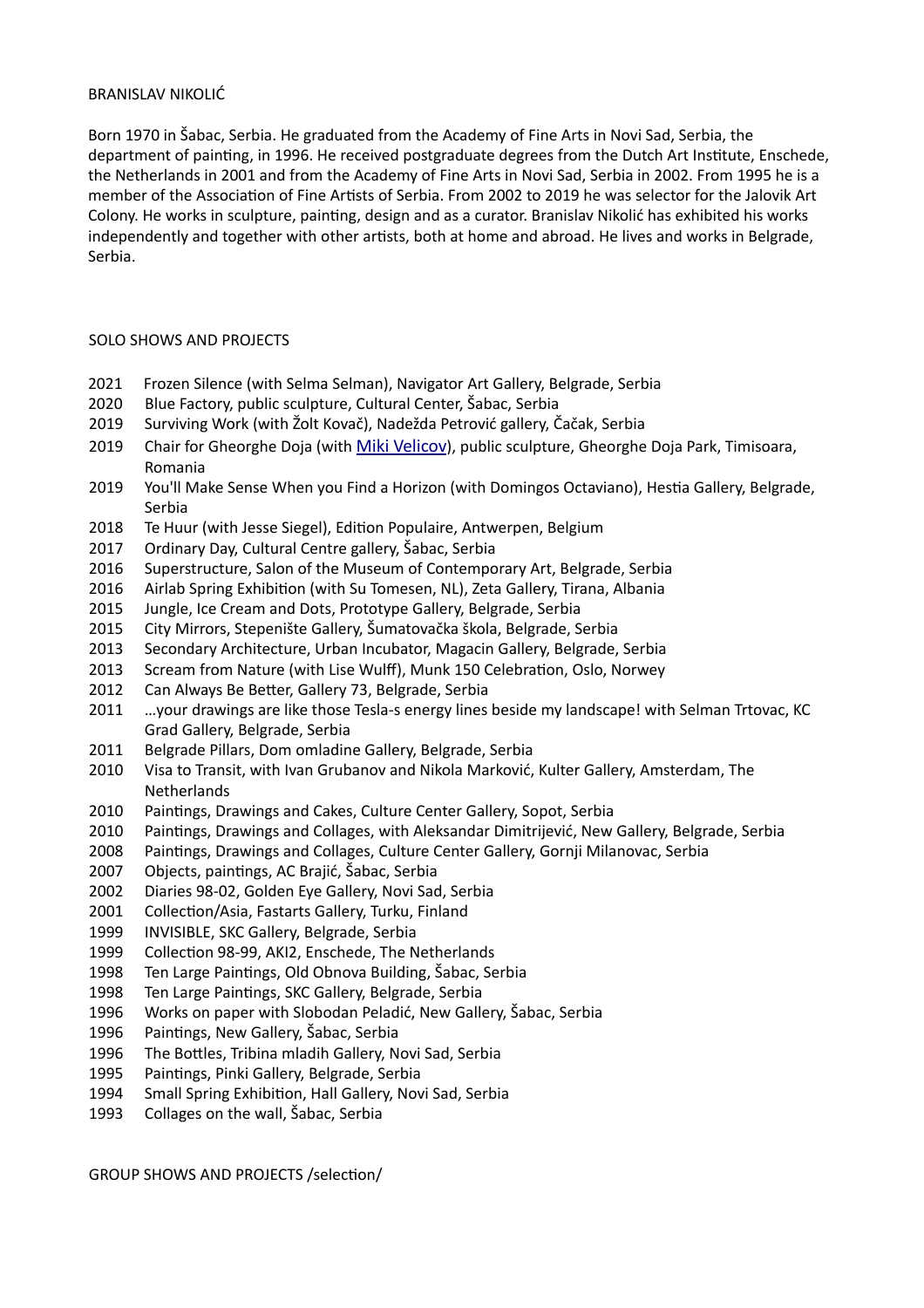- Terra 39, sculptures in public space and in the gallery Terra, Kikinda, Serbia
- Overview Effect, MOCAB, Belgrade, Serbia
- So-Called Reality, The Contemporary Art Centre of Montenegro, The Petrovic Palace, Podgorica, Montenegro
- 63 rd October Salon, Public Museum, Šabac, Serbia
- Srpske lepe umetnosti 2, Ostavinska gallery, Belgrade, Serbia
- My Arti is My Reality, Museum of Contemporary Art, Novi Sad, Serbia
- Hellfire, Drina gallery, Belgrade, Serbia
- My Arti is My Reality, Gallery of the Museum of Modern and Contemporary Art, Rijeka, Croatia
- Color Lucida, Serbian Cultural Center, Paris, France
- Black and White, and Re(a)d All Over, Gallery Huto Jätkäsaari, Helsinki, Finland
- Voyage: A Journey through Contemporary Serbian Art, China Art Museum, Shanghai, China
- Art Encounters, Timisoara, Romania
- Universallowed, Turnul Fabricii de Baterii, Timisoara, Romania
- Inner Migrations, Poola gallery, Pula, Croatia
- OMI Art Residency open day, Ghent, New York, USA
- Plat-Forms, Planeta, New York, USA
- Shelters of Babylon, Kibla, Maribor, Slovenia
- Inner Migrations, national Museum of Montenegro, Gallery Atelier Dado, Cetinje, Montenegro
- Equilibrium, Luka Beograd, Belgrade, Serbia
- TICA Airlab 2016 Exhibition, Miza gallery, Tirana, Albania
- Brüderlichkeit und Einheit Im Zeichen der Deregulierung, Das Haus der Architektur Gallery, Graz, Austria
- Teatri i Gjelbërimit: A Retrospective of Art about Public Space, FAB gallery, Tirana, Albania
- Inner Migrations, Duplex gallery, Sarajevo, BiH
- Constellation, Serbian Cultural Center, Paris, France
- Local Municipalities, Visual Contact Gallery, Oradea, Romania
- Pop Up 19, Osijek, Croatia
- Affirmation, 37 th Salon of Architecture, Museum of Applied Art, Belgrade, Serbia
- DEV9T festival, Old brick factory, Belgrade, Serbia
- 27 th Nadežda Petrović Memorial, Čačak, Serbia
- Ping Pong, New Art in Embassies, American Residence, Belgrade, Serbia
- From-To, Magacin Gallery, Belgrade, Serbia
- 34th and 35 th session of JAC, Third Belgrade Gallery, Belgrade, Serbia
- 34th Art Colony Ečka, Contemporary Gallery Zrenjanin, Serbia
- Haleb Yugo, Galerie 16B, Zurich, Swizerland
- Landscape Revisited, Periferne Centra, Dubravica, Slovakia
- Spring Serbian Salad, Lukas Feichtner Gallery, Vienna, Austria
- Nature and Art, Belgrade Heritage House, Belgrade, Serbia
- Nature and Art, Public Museum, Valjevo, Serbia
- Nature and Art, Legat, Belgrade Heritage House, Belgrade, Serbia
- Bank on Art, Toronto, Canada
- Fascinating geometry, Magacin, Belgrade, Serbia
- Museum Night 05, Cakes, paintings, Belgrade, Serbia
- Politike drugog, Kolektiv, Public Museum, Šabac, Serbia
- Art for Aid, Zuider Kerk, Amsterdam, The Netherlands
- Museum Night 04, New Remote and Kolektiv, Šabac, Belgrade, Serbia
- Velada de Santa Lucia, New Remote, Marciabo, Venecuela
- Songs of the Apocalypse, New Remote, Art Mur gallery, Montreal, Canada
- Postcards, Gallery MSU, Belgrade, Serbia
- 50 years of October Salon in Šabac, Public Museum, Šabac, Serbia
- Igor Belohlavek prize winners, Cultural Centre Gallery, Šabac, Serbia
- Museum Night 01, Cvijeta Zuzorić Pavilion, Belgrade, Serbia
- ULSŠ, Cultural Center Gallery, Vranje, Serbia
- Displacements, Museum in the open, Kalenić, Serbia
- Life in Color, Artget Gallery, Cultural Center, Belgrade, Serbia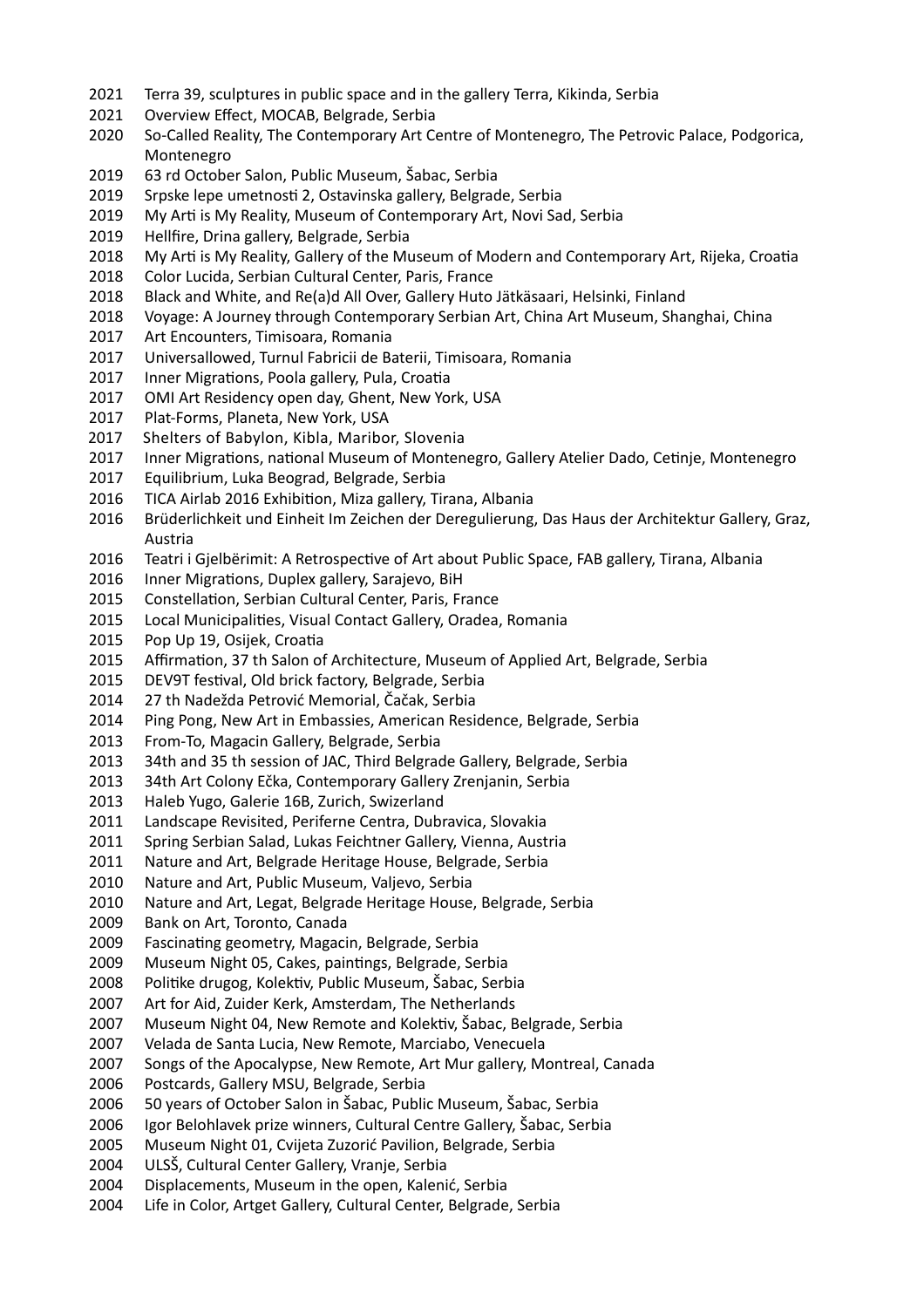- Hercegnovski zimski salon, Herceg Novi Gallery, Montenegro
- BELEF 03, Belgrade, Serbia
- Drawing 2003, City Gallery, Požega, Serbia
- Time Codes, 5th Biennalle of Young Artists, Vršac, Serbia
- Crossings, 10th Biennalle of Visual Arts, Pančevo, Serbia
- 
- 2002 Kolektiv, Sopot Gallery, Sopot, Serbia<br>2001 Label Flashing Event, New Remote, SI Label Flashing Event, New Remote, SKC, Belgrade, Serbia
- Real Presence, Belgrade, Serbia
- 42 nd October Salon, Belgrade, Serbia
- Open day DAI, The Tower (sculptures), Enschede, The Netherlands
- Kunstvlaai 4, Westergasfabriek, Amsterdam, The Netherlands
- Paradoxes of the Time, 4th Biennalle of Young Artists, Vršac, Serbia
- hah!, open air sculpture show, Lahti, Finland
- Kunstdocument 2000, Enschede, The Netherlands
- Interakcija (project), SKC Gallery, Belgrade, Serbia
- Dummy Speaks, Wide Out, Paradiso, Amsterdam, The Netherlands
- Kunstvlaai 3, Westergasfabriek, Amsterdam, The Netherlands
- To Give a Place, Stefania Miscetti Gallery, Roma, Italy
- 1/2000, Chauny, France
- You are Here, Window (installation), Villa Weiner, Ochtrup, Germany
- JAC Workshop, SKC Gallery, Belgrade, Serbia
- October Salon, Culture Center Gallery, Novi Sad, Serbia
- New members of ULUS, ULUS Gallery, Belgrade, Serbia
- 20 years of Academy of Fine Arts, Culture Center, Novi Sad, Serbia
- Drawings, FLU Gallery, Belgrade, Serbia
- Drawing and Small Plastic, Cvijeta Zuzorić Pavilion, Belgrade, Serbia

## RESIDENCIES

- Periferna Centrum, Dubravica, Slovačka
- Museum of Modern and Contemporary Art, Rijeka, Croatia
- OMI Art Residency, Ghent, New York, USA
- Tirana Center for Contemporary Art, Tirana, Albania
- Periferna Centrum, Dubravica, Slovakia
- 2000-19 Jalovik Art Colony, Jalovik, Serbia

## PRIZES

- Award for Experiment at 37 th Salon of Architecture, Belgrade, Serbia
- Award for contribution to the development of fine arts, ULSŠ, Šabac, Serbia
- Audience Award at Nadežda Petrović Memorial, Čačak, Serbia
- First Prize at the October Salon in Šabac, Serbia
- Mara Lukić Jelesić Prize, ULSŠ, Šabac, Serbia
- First Prize at the October Salon in Šabac, Serbia
- Igor Belohlavek Foundation Prize for the best young artist, Šabac, Serbia
- First Prize at the October Salon in Šabac, Serbia

# **CONTACTS**

Branislav Nikolić +381 63 37886 nikolicbrana@gmail.com www.branislavnikolic.net